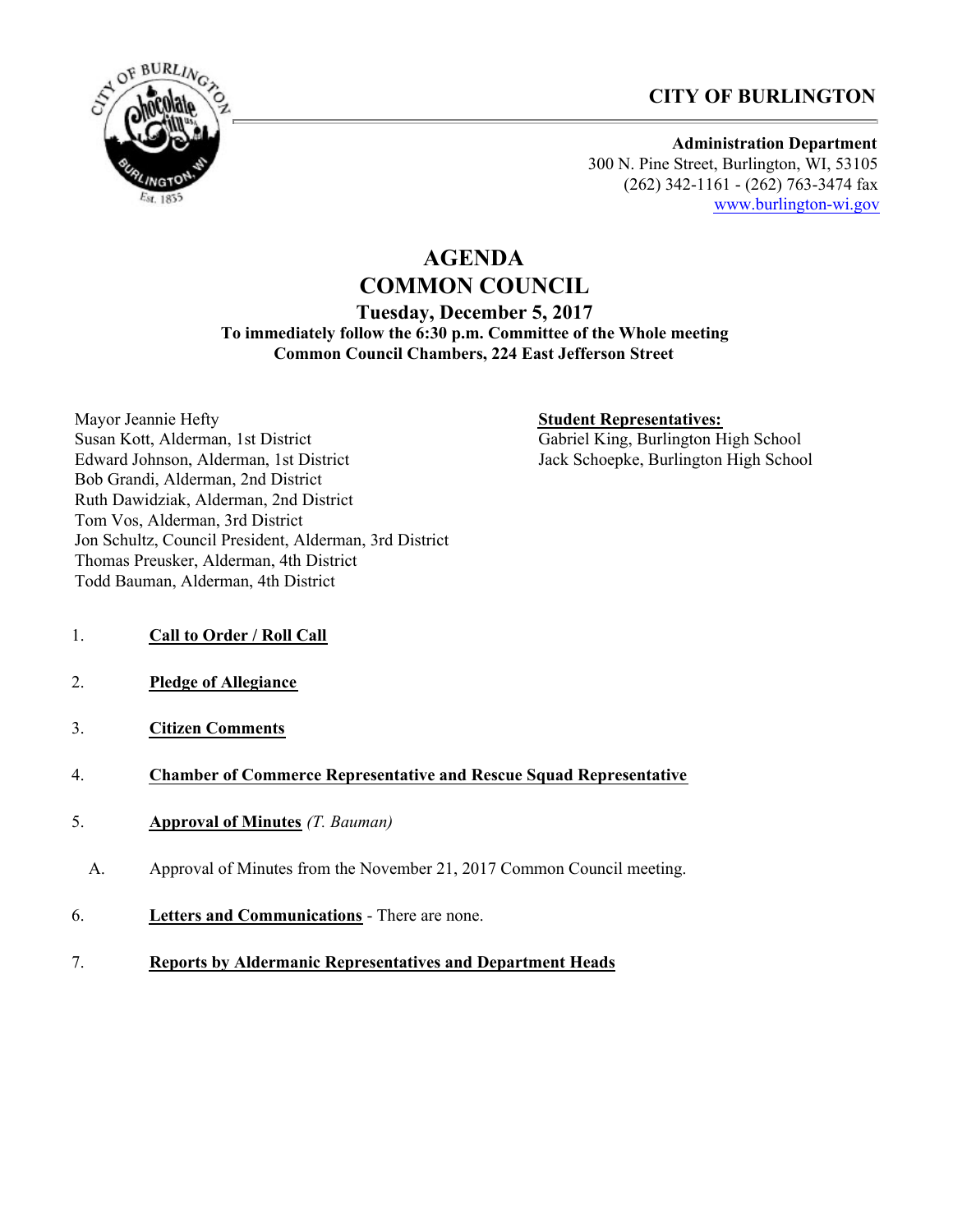#### 8. **Reports** *(S. Kott)*

#### A. **Approval of Reports 1-6:**

- 1. Airport Committee Minutes 6/22/2017
- 2. Burlington Housing Authority Minutes 10/19/2017
- 3. Burlington Public Library Minutes 10/24/2017
- 4. Historic Preservation Commission Minutes 10/26/2017
- 5. Historic Preservation Commission Minutes Special 11/1/2017
- 6. Committee of the Whole Minutes 11/21/2017

#### 9. **Payment of Prepaids and Vouchers** *(E. Johnson)*

A. Approval of Prepaids and Vouchers for bills accrued through December 5, 2017:

| Total Prepaid:  | $\frac{1}{2}$ 48,714.13    |
|-----------------|----------------------------|
| Total Vouchers: | $\frac{1}{1}$ \$142,832.95 |
| Grand Total:    | \$191,547.08               |

## 10. **Licenses and Permits** *(B. Grandi)*

A. Approval of Licenses and Permits as submitted.

#### 11. **Appointments and Nominations**

A. Appointment of Election Inspectors for a two-year term beginning from January 1, 2018 to December 31, 2019. *(R. Dawdziak)*

#### 12. **PUBLIC HEARINGS:**

#### 13. **RESOLUTIONS:**

- A. **Resolution 4870(28)** to approve wage increases for Chief Inspectors from \$8.75 to \$11.00 per hour and Election Inspectors from \$7.25 to \$9.00 per hour. *(J. Schultz)*
- B. **Resolution 4872(30)** to consider adoption of the 2018 Annual Budget for the City of Burlington.
- 14. **ORDINANCES:** There are none.

## 15. **MOTIONS:**

A. **Motion 17-882** - to consider approving a Downtown Historic District Façade Improvement Grant Policy. *(T. Preusker)*